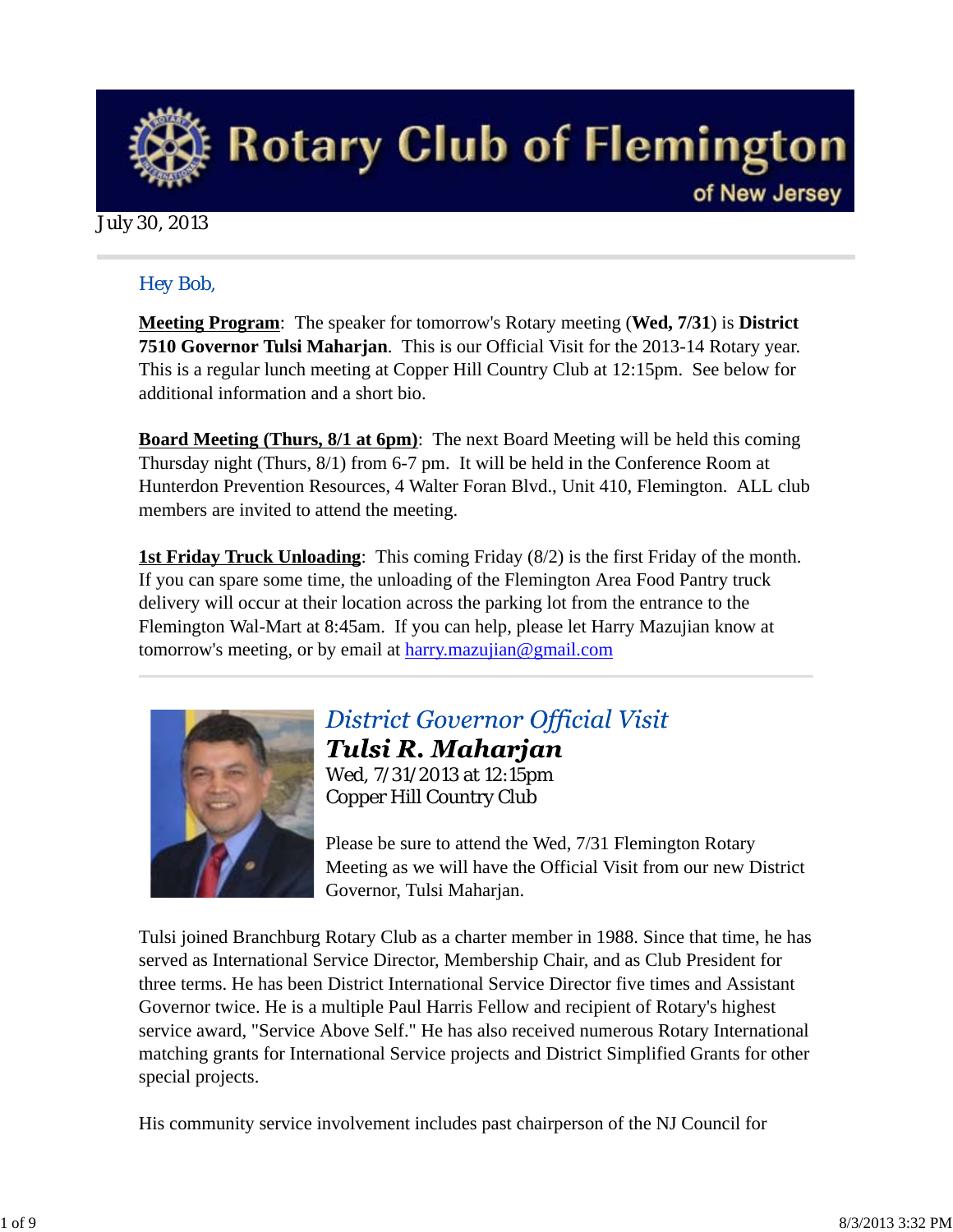International Global Education, America-Nepal Society, Leadership Somerset, Tri County Red Cross, and Friends of Nepal NJ. He is also the founding member of the Somerset County Interfaith Program, and founder of the Somerset County Cultural Diversity Coalition. He is a graduate of Leadership New Jersey program and serves on the New Jersey Human Relations Council and NJ Ethnic Advisory Council, a New Jersey Governor's appointed position.

Tulsi has received recognition and awards from numerous state, national and international organizations for his dedicated service, including YMCA's Diversity Award, America Nepal Friendship Society's Leadership Award, Chapter of Four Chaplain's Humanitarian Award, Boy Scouts of America's Asian American Spirit of Scouting Service Award, Cliff Dochterman Scouting Award, and Nepalese Government's special distinction Educational Award.

Born and raised in Patan, Nepal, Tulsi arrived in the United States as a student in 1972. He earned a Bachelor's degree in Economics from Skidmore College in New York and later received a Master's and Doctoral degrees from the American University in Washington DC.

Tulsi and Ellen are proud parents of two children, a daughter Tara, who is a graduate student at the Simmons College in Boston and a son Anil, who is an undergraduate student at Babson College in Boston. Tulsi's hobbies include gardening, traveling and cooking.

## **Upcoming Chamber of Commerce** HUNTERDON COUNTY Card Club Events

As you may know, the Rotary Club of Flemington is a member of the H.C. Chamber of Commerce. This enables all Rotarians the ability to attend a Chamber function as a "member". If someone asks you what your business is, you would explain that you are a member representing the Rotary Club of Flemington. Here are some upcoming events:

## **Prosperity on the Green**

Stanton Ridge Golf & Country Club Wed, 7/31/2013 (5:30 to 7:30pm)

> This Card Club provides a unique opportunity for a **limited** number of Sponsorships and Tabletop Displays. **This is a great opportunity to showcase your organization, especially if you are unable host your own Card Club at your place of business.**

### **Tabletops are available to members for \$75.**

**This event is Complimentary for Chamber Members who Pre-register**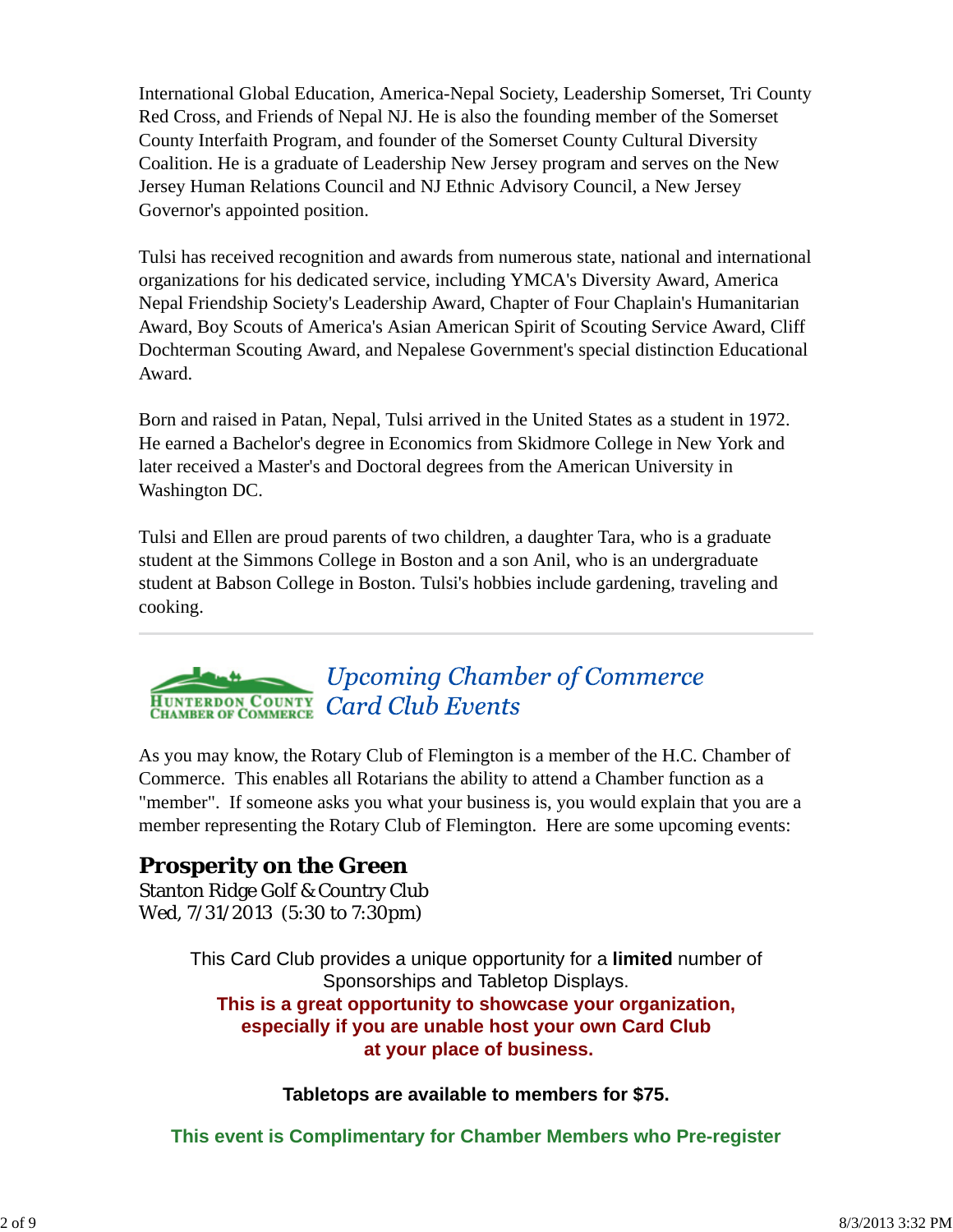#### **by July 22, 2013.**

After July 22, the cost to attend is \$25. Non-members: \$25. Walk-ins: \$25.

#### **Click here to Register for this Event.**

**August Card Club** Red Mill Museum Village, Clinton Wed, 8/14/2013

### **Admission is included in your Chamber Membership.** Non-Members: \$15

**Click here to Register for this Event.**

### **Speakers or Meeting Programs Being Sought**

We are seeking ideas for upcoming meeting programs and speakers. If anyone has any ideas or thoughts, please pass them onto Mick Schaible. **Click here** to generate an email directly to Mick.

### Dave Johnston - Guest Bartender

**Gallo Rosso Bar & Restaurant** At The Shoppes of Flemington **Thursday, August 1st** 5 to 8pm

Please join Dave Johnston at Gallo Rosso this coming Thursday, who will be your guest bartender. Your support will help Hunterdon Outreach Programs, which have been enabling developmentally disabled children to play sports since 2001. Currently, programs include soccer, basketball, baseball and tennis. ALL bar tips during the event go to Hunterdon Outreach Program

## **Rotary District 7510 News**

**Rotary and Rutgers Project - "Growing Lives One Seed at a Time"** is a unique garden pilot initiative involving the partnership of Rotary International and Rutgers University and its Entities in 5 counties throughout Central New Jersey. The partnership is committed to focusing on providing opportunities for accommodating a broad spectrum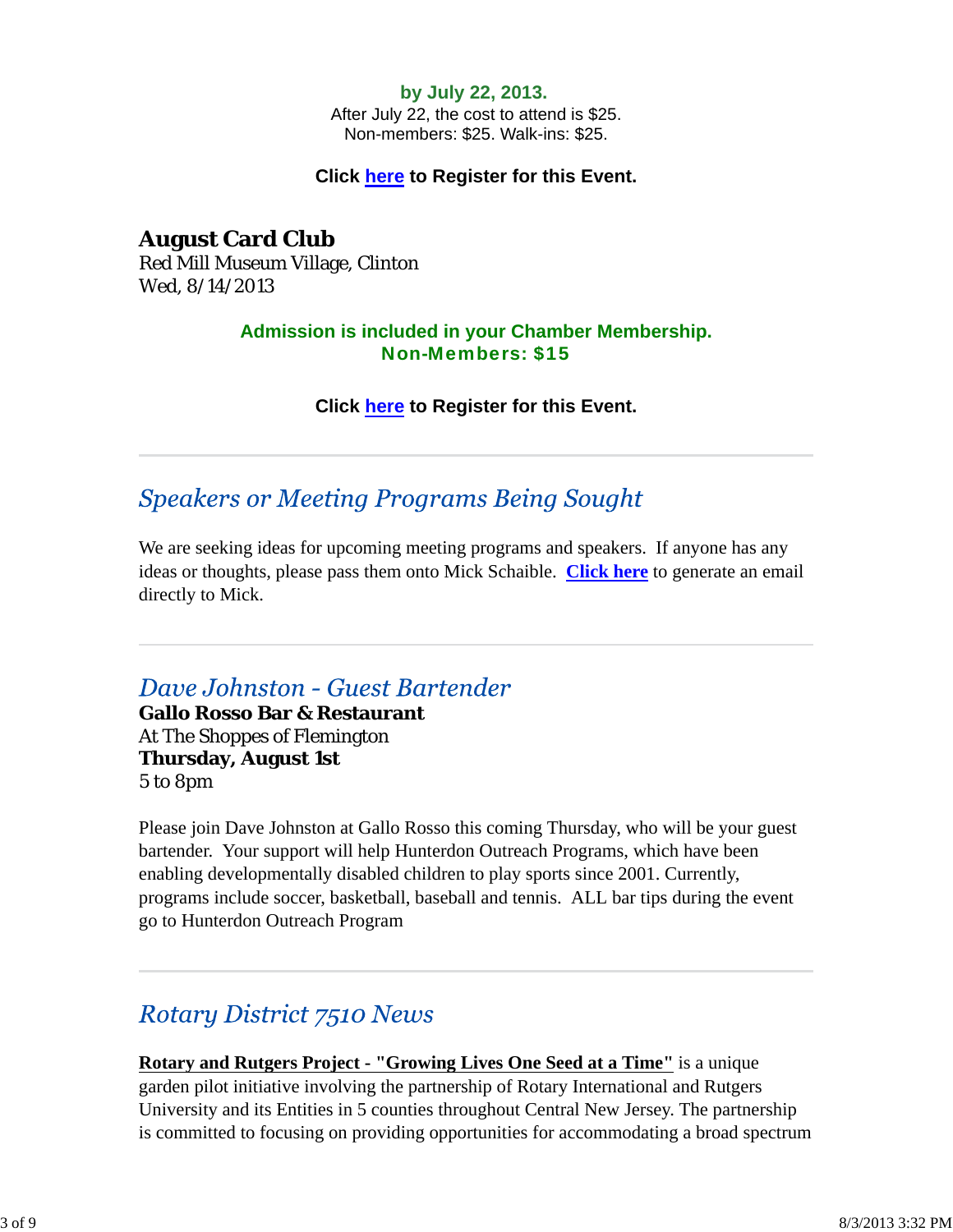of audiences, with varying and diverse limitations, ages, and abilities via Enabling Gardens. The partnership will plan, design, introduce, and implement Enabling Garden Spaces, which by definition are growing environments that invite and permit participation by various individuals or groups. Who can benefit? Answer: People of all ages at any stage of life. **Click Here to Read More**

### **District 7510 News**: **Click Here to View the Current 2013 District News**

## **Upcoming Dates to Note**

#### **Summary of Upcoming Meeting Programs:** Wed, 7/31: **District Governor Official Visit (Tulsi R. Maharjan)**

Wed, 8/07: Lynn Arnold: County Flu Clinics

Wed, 8/14: Rotary Committee's

Wed, 8/21: Molly Sumner of Kindred Companions.

Molly is a dog trainer from Frenchtown who was formerly a Rotary Exchange student from Mendam, NJ. She is amazing at reading a dog's signs and at correcting bad behaviors. She speaks to groups as well as being a teacher at Bucks County Community College.

Wed, 8/28: OPEN

**Next RCOF Board Meeting:** Thurs, 8/1/2013 at 6:00 PM (usually the 1<sup>st</sup> Thursday). **Next Membership Meeting**: Wed, 8/14/2013 at 1:30 PM (usually the 2<sup>nd</sup> Wednesday).

### **Upcoming RCOF Club Events, Fundraisers, Fellowship Events, Etc**.:

Sat, Oct TBD............. **Pancake Day** at H.C.R.H.S. Commons

### **Rotary District 7510 Events & Functions:**

|                                   | Sat, 9/28 Rotary Leadership Institute                                       |
|-----------------------------------|-----------------------------------------------------------------------------|
|                                   |                                                                             |
|                                   | Mon, 10/7 <b>Vocational Assembly</b> at the Pines Manor, Edison             |
|                                   | Thurs, 10/10 Homes of Hope Intercity Dinner - Hotel Somerset-Bridgewater    |
|                                   | Mon, $11/4$ <b>Eat, Drink &amp; Share</b> - The Pines Manor, Edison (6-9pm) |
| May 2-3, 2014 District Conference |                                                                             |

**COMMITTEE LIST**: Click the link for a listing of all current Club Committee's and its members.

### **Login-In to the "Members Only" Section of the website to view**:

1) Past E-MONGER & NEWSMONGER ISSUES: Click to view past issues. Began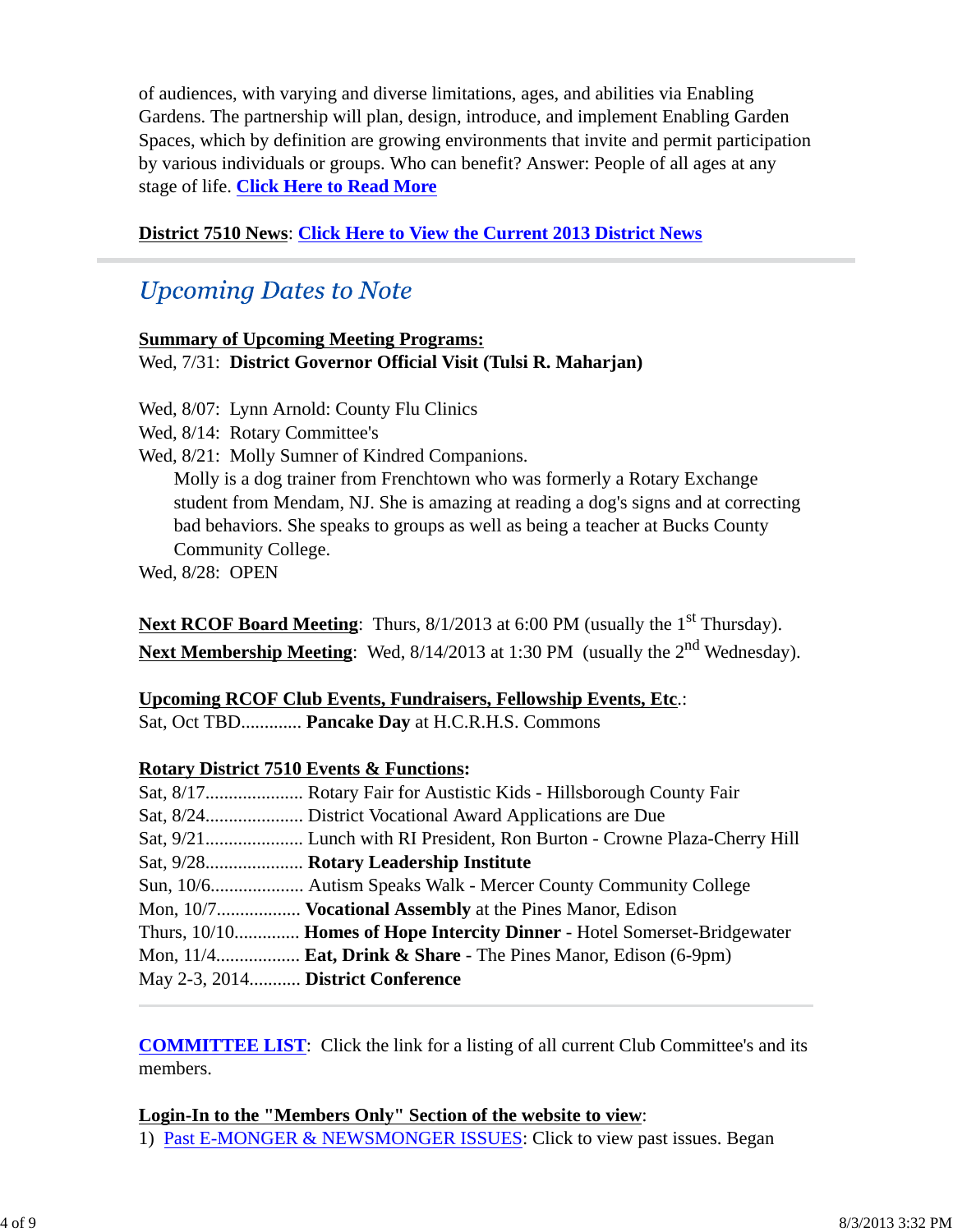Aug. 9, 1950.

2) New Member Information: Do you have someone you think would be a good potential member? If so, please contact Membership Committee Chair Joe Ziegler to learn the process prior to initiating an application. In the meanwhile, click the link for information on the club and financial requirements.

3) RCOF Membership Proposal Form: Click the link to download the "Membership Proposal Form".

### **Rotary Website Links**:

Rotary International: www.Rotary.org Rotary District 7510: www.RotaryNJ.org

**Nearest Rotary Club Meetings**: As A Rotarian, you are Welcome to attend a Rotary Club meeting anywhere in the world. Click here for some nearby Rotary meetings.

### RI President's Call for Action in **2013-2014**: **"Engage Rotary, Change Lives"**

# **Rotary Club of Flemington - Our 90th Year**

Founded October 3, 1923 \* Charter #1529 \* District 7510

| President                                | Ira Liebross                                   |  |  |
|------------------------------------------|------------------------------------------------|--|--|
| President-Elect                          | Lynn Hyman                                     |  |  |
| Secretary                                | <b>Michele Kavanagh</b>                        |  |  |
| Treasurer, General                       | <b>Bob Newland</b>                             |  |  |
| Treasurer, Lunch                         | D.J. Wright                                    |  |  |
| <b>Board Members</b>                     | <b>Karen Widico</b> (immediate past president) |  |  |
|                                          | <b>Jim Davidson</b>                            |  |  |
|                                          | <b>Nancy Kahl</b>                              |  |  |
|                                          | <b>Mick Schaible</b>                           |  |  |
|                                          | <b>Chris Venditti</b>                          |  |  |
| Sergeant-at-Arms                         | <b>Tom Fisher</b>                              |  |  |
| <b>RI</b> President                      | Ron D. Burton (Norman, Oklahoma, USA)          |  |  |
| District Governor (DG)                   | Tulsi R. Maharjan (Branchburg, NJ)             |  |  |
| District Governor Elect (DGE)            | Melvin I. Kevoe "Mel" (Springfield, NJ)        |  |  |
| District Governor Nomimee (DGE)          | <b>Hal Daume</b> (Berkeley Heights, NJ)        |  |  |
| <b>Assistant District Governor (ADG)</b> | Michael Toscani (Lambertville-New Hope, PA)    |  |  |

Club Meetings: **Wednesday, 12:15 pm, Copper Hill Country Club**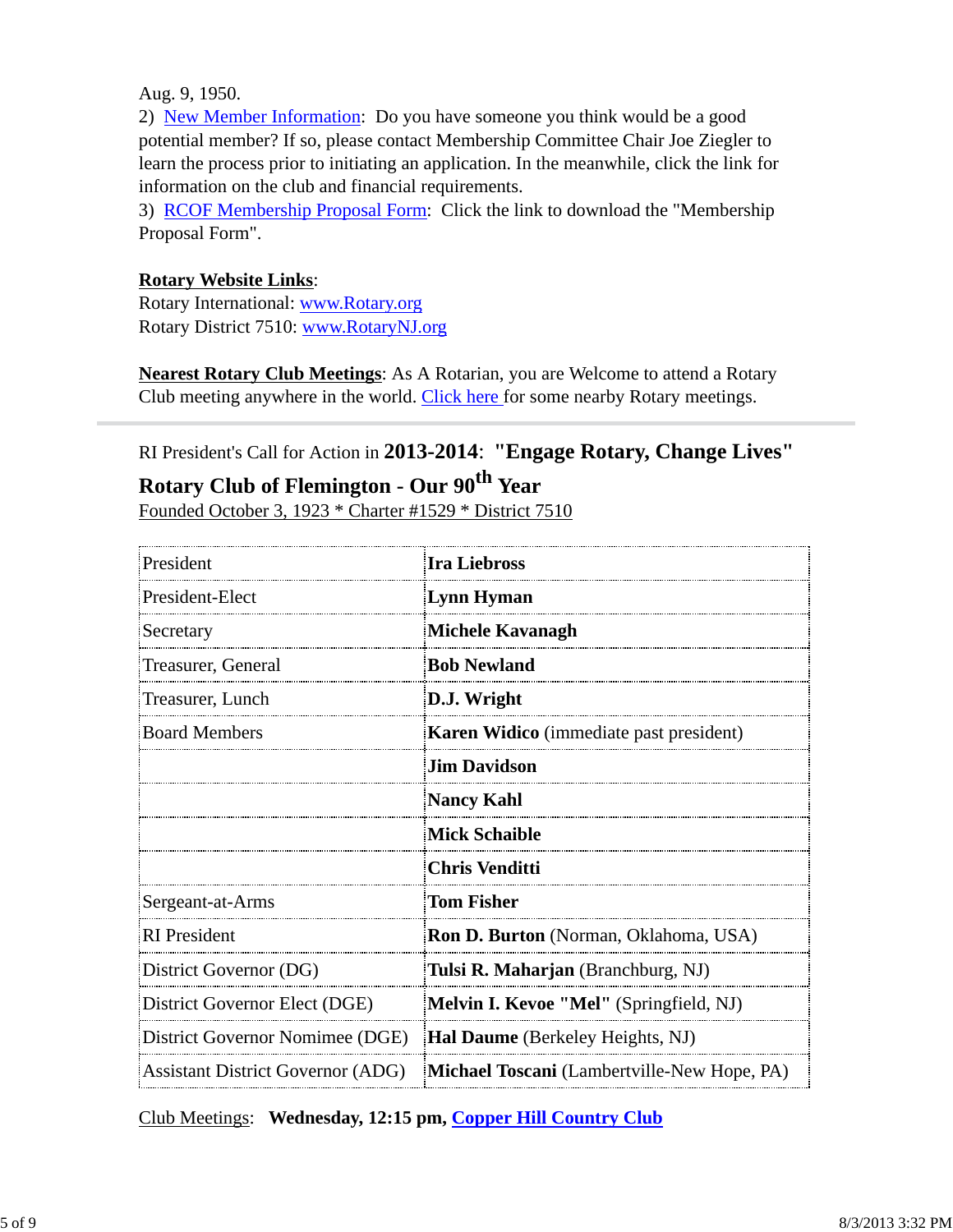### 100 Copper Hill Road, Ringoes 08551 Board Meetings: **First Thursday of the month, 6:00 pm**



**MISSION STATEMENT**: The mission of Rotary International is to assist and guide Rotarians and Rotary clubs to accomplish the Object of Rotary to ensure Rotary's continuing relevance and to help build a better world, emphasizing service activities by individuals and groups that enhance the quality of life and human dignity, encouraging high ethical standards, and creating greater understanding among all people to advance the search for peace in the world.

**THE OBJECT OF ROTARY**: The object of Rotary is to encourage and foster the ideal of service as a basis of worthy enterprise and, in particular, to encourage and foster:

**1st**: The development of acquaintance as an opportunity for service;

**2nd**: High ethical standards in business and professions, the recognition of the worthiness of all useful occupations, and the dignifying of each Rotarian's occupation as an opportunity to serve society;

**3<sup>rd</sup>**: The application of the ideal of service in each Rotarian's personal, business and community life;

**4th**: The advancement of international understanding, goodwill, and peace through a world fellowship of business and professional persons united in the ideal of service.

**THE 4-WAY TEST**: "Of the things we think, say or do:

**1st**: Is it the Truth? 2<sup>nd</sup>: Is it Fair to all concerned?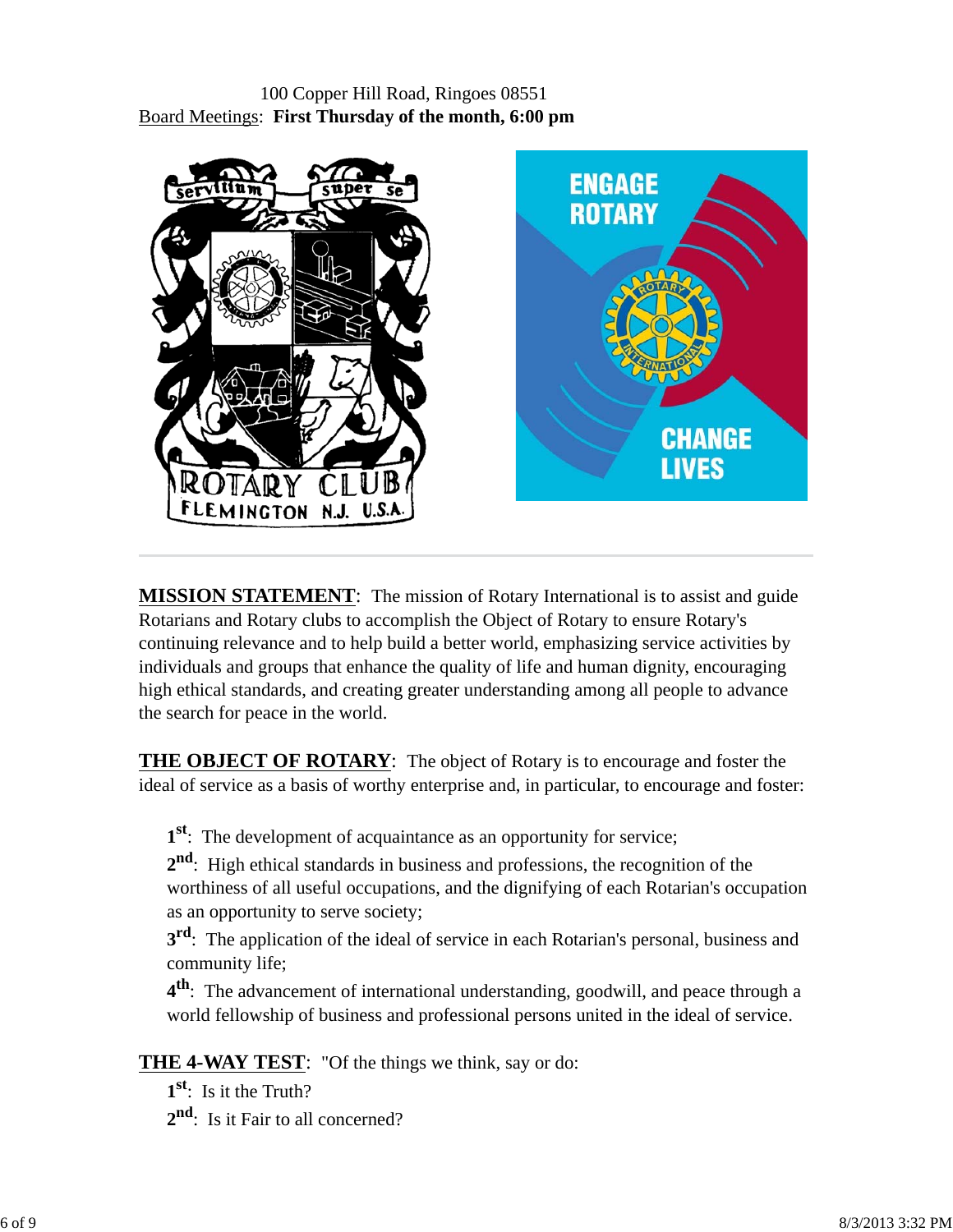- **3rd**: Will it build goodwill and better friendships?
- **4th**: Will it be beneficial to all concerned?"

### **ROTARY's AVENUE'S OF SERVICE**:

**1)** Through **Club Service**, we have fun, build lasting friendships, and make sure that our club runs well.

**2)** Through **Vocational Service**, we volunteer our professional skills to serve others and promote integrity in everything we do.

**3)** Through **Community Service**, we address local needs and work with our community to bring lasting improvements.

**4)** Through **International Service**, we meet humanitarian needs around the globe and promote world understanding and peace.

**5)** Through **Youth Service**, we work with young people to help them become the next generation of leaders, visionaries, and peacemakers.

### **2013-2014 CLUB MEMBER ROSTER - Rotary Club of Flemington, NJ**: **Current Number of Members: 47**

| Rotarian                             | <b>Member</b><br><b>Since</b> | <b>Classification</b>                    |
|--------------------------------------|-------------------------------|------------------------------------------|
| Black, Bruce B.                      | 2007                          | <b>Health and Fitness</b>                |
| Bohler, Herbert C. (Herb)            | 1977                          | <b>Specialty Advertising</b>             |
| Chittenden, Robert L. (Bob)          | 2003                          | M.E.F.P. Consulting Engineering          |
| Clark, Arthur L. (Sandy)             | 1987                          | Printing                                 |
| Copeland, Harrie E. III              | 1976                          | Auctioneering/Banking                    |
| Davidson, James G. (Jim)             | 2002                          | <b>Rubber Products</b>                   |
| Ferrari, Frederick J. (Fred)         | 1964                          | Orthodontia                              |
| Fisher, Charles H. (Charlie)         | 1961                          | <b>Funeral Services</b>                  |
| Fisher, Thomas H. (Tom)              | 2012                          | <b>Property &amp; Casualty Insurance</b> |
| Harrison, Jeffrey (Jeff)             | 1996                          | Psychotherapy                            |
| Hennessy, Jr., Richard (Rich)        | 2010                          | <b>Financial Advisor</b>                 |
| Hyman, Lynn                          | 2010                          | <b>Retail Banking</b>                    |
| Johnston, David W. (Dave)            | 2011                          | <b>Financial Advisor</b>                 |
| Kahl, Nancy                          | 2012                          | Massage Therapy                          |
| Kamnitsis, Christopher P.<br>(Chris) | 2001                          | <b>Financial Planning</b>                |
| <b>Kavanagh, Michele</b>             | 2013                          | <b>Community Banking</b>                 |
| Liebross, Ira                        | 1997                          | <b>Family Medicine</b>                   |
| Loew, Darren                         | 2002                          | Orthodontics                             |
| Martin, Teresa (Terry)               | 1993                          | Solid Waste/Recycling                    |
| Mazujian, Harry                      | 2004                          | Clergy                                   |
| McWilliams, Nancy                    | 1992                          | Psychotherapy                            |
| Metz, Kim                            | 2007                          | <b>Technical Education</b>               |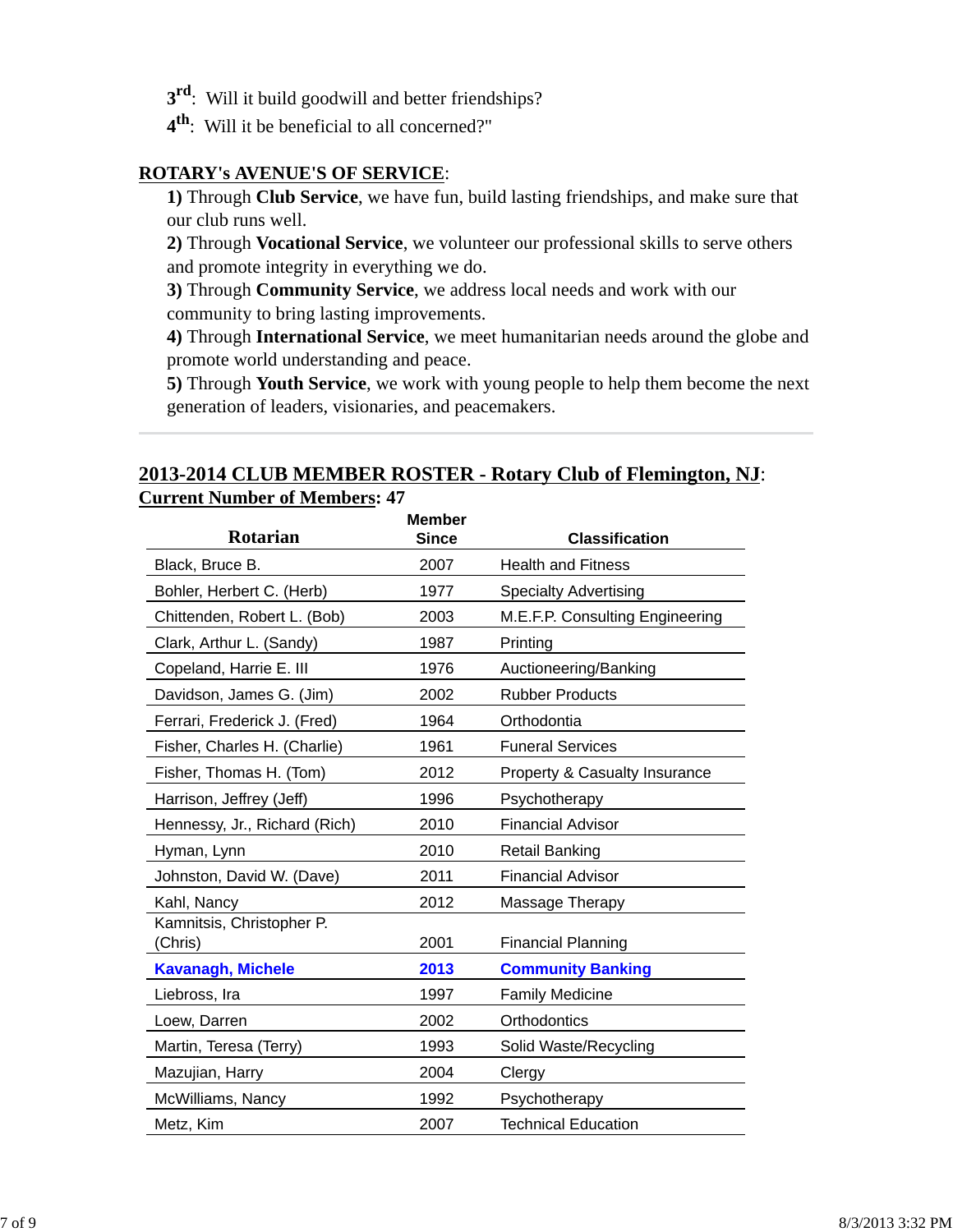| Muller, George D.                | 1964 | <b>Cut Glass Manufacturing</b> |
|----------------------------------|------|--------------------------------|
| Nastasi, William (Bill)          | 1996 | <b>General Contracting</b>     |
| Newland, Robert D. (Bob)         | 1998 | Insurance                      |
| Ownes, Terry M.                  | 1987 | <b>Floor Covering</b>          |
| Parente, Steven (Steve)          | 2005 | Classification                 |
| Phelan, Christopher J. (Chris)   | 2009 | <b>Chamber Of Commerce</b>     |
| Randolph, R. Wayne               | 1982 | Veterinary Medicine            |
| Reinbacher, Otto A.              | 1997 | Clergy                         |
| Rogow, Stephen S. (Steve)        | 1973 | Orthodontics                   |
| Schaible, R. Michael (Mick)      | 1998 | <b>Appraisal Services</b>      |
| Skowronek, Kenneth J. (Ken)      | 1994 | <b>Family Law</b>              |
| Sollner, Richard F. (Dick)       | 1962 | Air Transportation             |
| Stothoff, Richard H. (Dick)      | 1966 | Sanitary Engineering           |
| <b>Stout, Deborah (Debbie)</b>   | 2013 | <b>Retail Banking</b>          |
| Thatcher, Thomas P. (Tom)        | 2006 | <b>Professional Planning</b>   |
| Venditti, Christopher C. (Chris) | 2009 | <b>Automotive Distribution</b> |
| Weinstein, Theodore H. (Ted)     | 1994 | <b>Pulmonary Medicine</b>      |
| Widico, Karen A.                 | 1997 | <b>Public Health Services</b>  |
| Williams, Gwen                   | 1991 | Purchasing/Manufacturing       |
| Wise, Robert (Bob)               | 1992 | <b>Hospital Administration</b> |
| Woske, Harry                     | 1977 | Cardiology                     |
| Wright, Daniel J. (D.J.)         | 2003 | <b>Funeral Services</b>        |
| Zanetti, Edward G. (Ed)          | 1971 | Plumbing & Heating             |
| Ziegler, Joseph E. (Joe)         | 1988 | <b>Investment Advisor</b>      |
| Zullo, John J. (Johnnie)         | 1987 | <b>Chemical Engineering</b>    |

Yours in Rotary Service! Bob Chittenden

SafeUnsubscribe

**Rotary Club of Fleminton, NJ** PO Box 751 - Flemington, NJ 08822 www.FlemingtonRotaryNJ.org

Providing "Service Above Self" Since 1923



**Forward this email**



Try it FREE today.

This email was sent to bchittenden@jarengineering.com by bchittenden@jarengineering.com Update Profile/Email Address | Instant removal with SafeUnsubscribe™ | Privacy Policy.